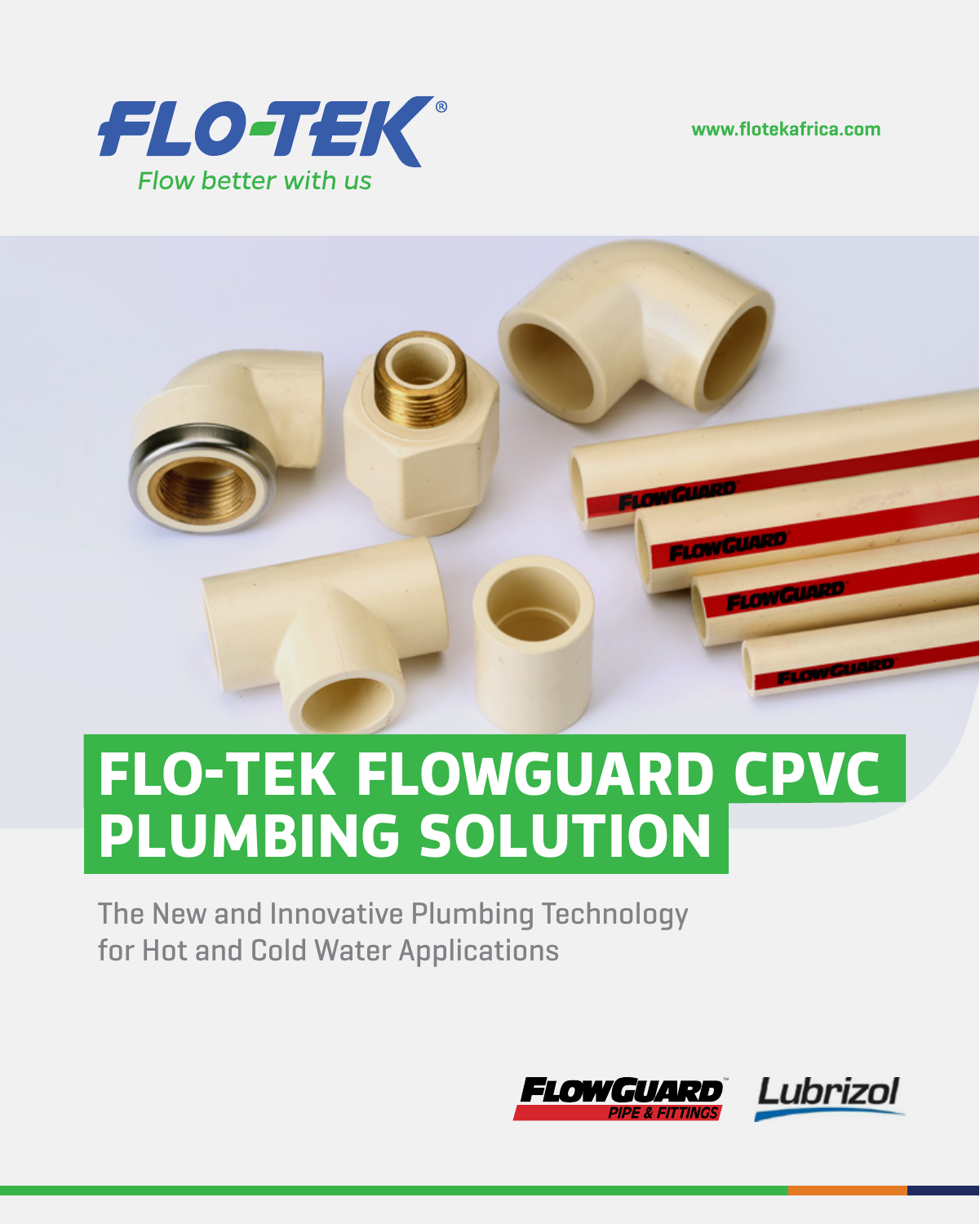### **Flo-tek Flowguard CPVC Benefits**

- D **Hot & Cold Water Application** D **Advanced Insulating Properties**
- **↓ Corrosion Resistance**
- **►** Easy Installation
- **↓ Cost Effective**
- ◆ Sustainability ◆ High Chlorine Resistant
- 
- Greater Material Safety Human Health



## **BUILDERS AND CONTRACTORS TRUST FLOWGUARD CPVC PIPING SYSTEMS PERFORMANCE FOR OVER 50 YEARS.**

- *◊* **Apartments / Town Houses**
- *◊* **Universities**
- *◊* **Hotels & Lodges**
- *◊* **Hospitals & Healthcare Facilities**
- *◊* **Retail stores**
- *◊* **Restaurants**
- *◊* **Schools**
- *◊* **Residential homes**



Lubrizol

The Flowguard CPVC Piping system has been installed worldwide for over 50 years in domestic and commercial projects. Our piping system comes standard in diameter sizes of 16mm — 110mm and are suitable for:

Through product innovation, technical expertise and the many value-added services it offers customers, Lubrizol continues to advance CPVC solutions for the building and construction market.

Cut the pipe squarely using a wheel-type plastic tube cutter. — Use a chamfering tool or file to remove burrs and filings from the inside and outside of the pipe.

From design of the base materials, to the production of resins and compounds, Lubrizol has established world-class research and development capabilities, differentiating it from its competitors and setting a higher standard for product quality.

Put the CPVC advantage to work for you. There is no better solution for your residential and commercial plumbing needs than a FlowGuard® Pipe & Fitting CPVC systems.

©2015 The Lubrizol Corporation, all rights reserved. All marks are the property of the Lubrizol Corporation.

The Lubrizol Corporation is a Berkshire Hathawaycompany.

**www.lubrizolcpvc.com**

### **APPLICATIONS**

## **ABOUT LUBRIZOL**

### **TOOLS NEEDED**

- 1. **A Pipe Cutter**
- 2. **A Chamfering Tool**
- 3. **CPVC Solvent Cement**

## **FLO-TEK FLOWGUARD CPVC PIPING SYSTEM JOINTING PROCESS**

**Flo-tek Flowguard CPVC Piping system installation is AS EASY AS 1, 2 & 3… Just CUT, GLUE & JOIN!**

# **CUT**

— Wipe any dirt or moisture from the fitting sockets and

- 
- 
- piping end.

# **GLUE**

- 
- 

— Apply a heavy, even coat of cement on the pipe end. — Apply a thin coat inside the fitting socket.



## **JOIN**

— Immediately insert the pipe into the fitting socket. — Rotate the pipe a quarter turn while inserting and

- 
- hold for 30 seconds.